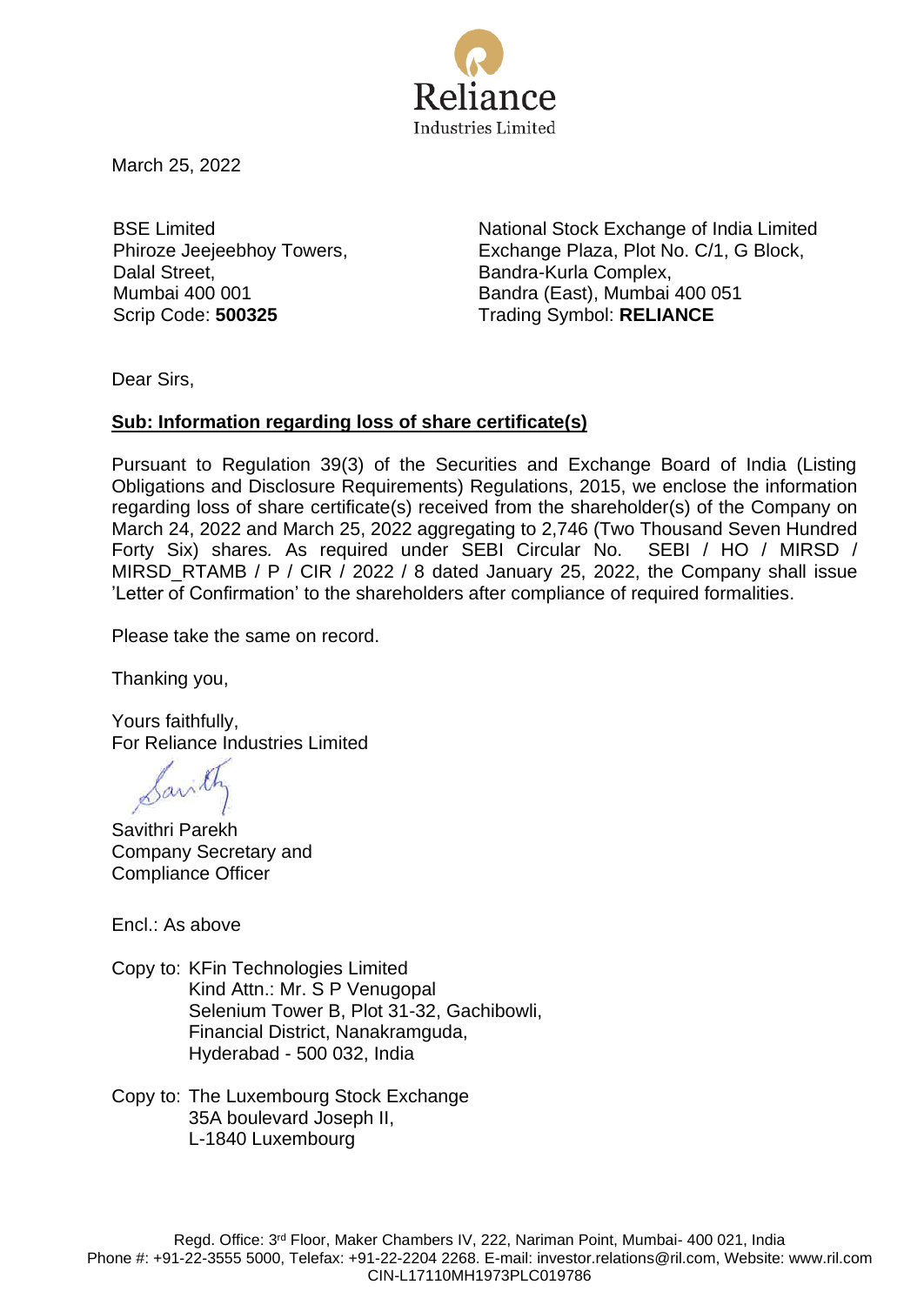## **Annexure to our letter dated March 25, 2022 for loss of share certificate(s) RELIANCE INDUSTRIES LIMITED Details of Share certificate(s) lost - March 24, 2022**

| No.<br><b>Shares</b><br>From<br>To<br>No.(s)<br>80707259<br>$\mathbf 1$<br>1078658<br>RAMESHCHANDRA JASANI<br>6216800<br>$\overline{2}$<br>1078658<br>RAMESHCHANDRA JASANI<br>6310680<br>133543786<br>$\overline{2}$<br>$\mathsf 3$<br>1078658<br>10<br>10207364<br>183432873<br>RAMESHCHANDRA JASANI<br>4<br>1078658<br>12496478<br>256225844<br>RAMESHCHANDRA JASANI<br>2<br>5<br>1450247<br>KISHORE KISHINCHAND RAMCHANDANI<br>10<br>17490542<br>656595<br>6<br>1450247<br>KISHORE KISHINCHAND RAMCHANDANI<br>924566<br>23908893<br>8<br>$\overline{7}$<br>1450247<br>KISHORE KISHINCHAND RAMCHANDANI<br>8<br>979946<br>24951801<br>8<br>1450247<br>KISHORE KISHINCHAND RAMCHANDANI<br>8<br>983157<br>24986368<br>24986375<br>9<br>1450247<br>1047781<br>25723299<br>25723312<br>KISHORE KISHINCHAND RAMCHANDANI<br>14<br>10<br>50<br>1282738<br>37702623<br>37702672<br>1450247<br>KISHORE KISHINCHAND RAMCHANDANI<br>11<br>1450247<br>42680437<br>42680454<br>KISHORE KISHINCHAND RAMCHANDANI<br>18<br>2147807<br>12<br>1450247<br>KISHORE KISHINCHAND RAMCHANDANI<br>10<br>3082334<br>49390673<br>49390682<br>13<br>1450247<br>20<br>81627151<br>81627170<br>KISHORE KISHINCHAND RAMCHANDANI<br>4943852<br>14<br>1450247<br>KISHORE KISHINCHAND RAMCHANDANI<br>20<br>4943853<br>81627171<br>81627190<br>15<br>1450247<br>KISHORE KISHINCHAND RAMCHANDANI<br>20<br>4943854<br>81627191<br>81627210<br>16<br>81627220<br>1450247<br>KISHORE KISHINCHAND RAMCHANDANI<br>10<br>4943855<br>81627211<br>17<br>5<br>3482502<br>D V RANIKYANBRRE DULUPETI<br>622727<br>17240862<br>3482502<br>1015905<br>25355560<br>18<br>D V RANIKYANBRRE DULUPETI<br>3<br>19<br>3482502<br>D V RANIKYANBRRE DULUPETI<br>4<br>5034349<br>82987927<br>8<br>20<br>5301793<br><b>ELIZABETH ELLIS</b><br><b>COLIN SAMUEL</b><br>1157446<br>26966812<br>21<br>5301793<br><b>ELIZABETH ELLIS</b><br><b>COLIN SAMUEL</b><br>2283054<br>44666071<br>7<br>22<br>5301793 ELIZABETH ELLIS<br><b>COLIN SAMUEL</b><br>10<br>3223799<br>50266123<br>23<br>9567861<br>50<br>7979703<br>159428228<br>PURAN CHAND MALHOTRA<br>24<br>9567861<br>PURAN CHAND MALHOTRA<br>50<br>253890120<br>12266056<br>25<br>16873560 ROHINTON JAL IRANI<br>15<br>2134465<br>42463239<br>ARMAITY JAL IRANI<br>15<br>1155629061 1155629075<br>26<br>16873560 ROHINTON JAL IRANI<br>50126234<br>ARMAITY JAL IRANI<br>27<br>16873560<br>30<br>62388908<br>2200058376 2200058405<br>ROHINTON JAL IRANI<br>ARMAITY JAL IRANI<br>28<br>16873560 ROHINTON JAL IRANI<br>60<br>66638344<br>6872210923<br>6872210982<br>ARMAITY JAL IRANI<br>5<br>29<br>21103314 SURAJ MAHAVIRPRASAD JAIN<br>13585319<br>293091483<br>293091487<br>21103314 SURAJ MAHAVIRPRASAD JAIN<br>8<br>50076591 1155102770 1155102777<br>30<br>31<br>29789061<br>TRIKHA DEWANCHAND LALCHAND<br>20<br>3790149<br>59012279<br>59012298<br>DEVRANI DEWANCHAND TRIKHA<br>29789061<br>TRIKHA DEWANCHAND LALCHAND<br>DEVRANI DEWANCHAND TRIKHA<br>20<br>50162824<br>1156306240 1156306259<br>32<br>33<br>32523765<br><b>ULHAS HALGEKAR</b><br>SUMAN HELGUKAR<br>45<br>58384760 1621775762 1621775806<br>34<br>32539548 KISHORE KISHINCHAND RAMCHANDANI<br>20<br>4185090<br>66911099<br>66911118<br>35<br>32539548 KISHORE KISHINCHAND RAMCHANDANI<br>4185091<br>66911138<br>20<br>66911119<br>34839255 DEVYANI KAUL<br>24<br>52840508 1240470245 1240470268<br>36<br><b>MADHVI KAUL</b><br>34839255 DEVYANI KAUL<br>MADHVI KAUL<br>$\overline{2}$<br>52840509 1240470269 1240470270<br>37<br>34983224<br>50<br>55059878 1338092882<br>1338092931<br>38<br><b>GOBINDRAM TIRATHDAS</b><br>50<br>39<br>34983224 GOBINDRAM TIRATHDAS<br>66476420 6859315108 6859315157<br>40<br>35502068 ANIL BHALCHANDRA PRADHAN<br>25<br>51451114 1178987636 1178987660<br>ANJALI ANIL PRADHAN<br>41<br>36430931 SATISH RATILAL BUDHBHATTI<br>28<br>10176530<br>183044976<br>42<br>36430931 SATISH RATILAL BUDHBHATTI<br>9<br>12461250<br>256114286<br>39543796 HITESH KIRTILAL PARIKH<br>$\overline{2}$<br>5070021<br>83517793<br>43<br>$\overline{2}$<br>61935459 2181606355<br>44<br>39543796 HITESH KIRTILAL PARIKH<br>45<br>39543796 HITESH KIRTILAL PARIKH<br>$\overline{4}$<br>66549690<br>6864633629 6864633632<br>46<br>41158042 RATAN KUMAR<br>$\overline{4}$<br>12362509<br>255743946<br>PANKAJ KUMAR<br>47<br>41158042 RATAN KUMAR<br>PANKAJ KUMAR<br>$\overline{4}$<br>50520482<br>1160576588 1160576591<br>48<br>41158042 RATAN KUMAR<br>8<br>61881215 2180953191 2180953198<br>PANKAJ KUMAR<br>41158042 RATAN KUMAR<br>66488249 6860173378 6860173393<br>49<br>PANKAJ KUMAR<br>16<br>50<br>10<br>45867269 R.V.SURYANARAYANA RAJU<br>15049040<br>206995543<br>206995552<br>R.ANNAPURNA<br>51 45867269 R.V.SURYANARAYANA RAJU<br>R.ANNAPURNA<br>15049040 206997935 206997941<br>52<br>45867269 R.V.SURYANARAYANA RAJU<br>R.ANNAPURNA<br>19<br>15049040 206997965<br>206997983<br>53<br>45867269 R.V.SURYANARAYANA RAJU<br>R.ANNAPURNA<br>14<br>53231312 1246409327 1246409340<br>45867269 R.V.SURYANARAYANA RAJU<br>53231313 1246409341 1246409362<br>54<br>R.ANNAPURNA<br>22<br>46019768 ASHOKKUMAR A SHAH<br>50<br>51128967 1171219178 1171219227<br>55<br>MANOJ DAMODAR SHAH<br>46019768 ASHOKKUMAR A SHAH<br>50<br>62461976 2207679580 2207679629<br>MANOJ DAMODAR SHAH<br>56<br>50218864 SUNITA SURESHRAO DHOMANE<br>11421832<br>205805045<br>57<br>SURESHRAO MANOHARRAO DHOMANE<br>40<br>50218864 SUNITA SURESHRAO DHOMANE<br>SURESHRAO MANOHARRAO DHOMANE<br>10<br>53379058 1249323635 1249323644<br>58<br>59<br>50218864 SUNITA SURESHRAO DHOMANE<br>SURESHRAO MANOHARRAO DHOMANE<br>30<br>53379059 1249323645 1249323674<br>60<br>50218864 SUNITA SURESHRAO DHOMANE<br>SURESHRAO MANOHARRAO DHOMANE<br>80<br>62488164 2209767783 2209767862<br>51910192 BHUPENDRA M THAKKAR<br>10896686<br>195419673<br>61<br>40<br>51910192 BHUPENDRA M THAKKAR<br>10<br>53338534 1248513155 1248513164<br>62<br>53338535 1248513165 1248513194<br>63<br>51910192 BHUPENDRA M THAKKAR<br>30<br>51910192 BHUPENDRA M THAKKAR<br>18<br>58368036 1621062633 1621062650<br>64<br>53118011 TRIKHA DEWANCHAND LALCHAND<br>40<br>11296345<br>203072225<br>65<br>TRIKHA DEVRANI DEWANCHAND<br>66<br>54974345 SATYENDRA NATH MAINGI<br>40<br>10642172<br>190269403<br><b>GITA MAINGI</b><br>54974345 SATYENDRA NATH MAINGI<br>10<br>53280078 1247344035 1247344044<br>67<br><b>GITA MAINGI</b><br>54974345 SATYENDRA NATH MAINGI<br>53280079 1247344045 1247344074<br><b>GITA MAINGI</b><br>30<br>68<br>54974345 SATYENDRA NATH MAINGI<br>58328804 1619417110 1619417127<br>69<br><b>GITA MAINGI</b><br>18<br>70<br>54974345 SATYENDRA NATH MAINGI<br><b>GITA MAINGI</b><br>98<br>62214562<br>2185605913 2185606010 | 56401474 PRADIP SHANKARRAO BHGADE<br>11396096<br>205229468<br>71<br>ASHOK SHANKARRAO BAGADE<br>15<br>205229482 | Sr. |           |      |             |             | No. of | Certificate | Distinctive No.(s) |            |
|-----------------------------------------------------------------------------------------------------------------------------------------------------------------------------------------------------------------------------------------------------------------------------------------------------------------------------------------------------------------------------------------------------------------------------------------------------------------------------------------------------------------------------------------------------------------------------------------------------------------------------------------------------------------------------------------------------------------------------------------------------------------------------------------------------------------------------------------------------------------------------------------------------------------------------------------------------------------------------------------------------------------------------------------------------------------------------------------------------------------------------------------------------------------------------------------------------------------------------------------------------------------------------------------------------------------------------------------------------------------------------------------------------------------------------------------------------------------------------------------------------------------------------------------------------------------------------------------------------------------------------------------------------------------------------------------------------------------------------------------------------------------------------------------------------------------------------------------------------------------------------------------------------------------------------------------------------------------------------------------------------------------------------------------------------------------------------------------------------------------------------------------------------------------------------------------------------------------------------------------------------------------------------------------------------------------------------------------------------------------------------------------------------------------------------------------------------------------------------------------------------------------------------------------------------------------------------------------------------------------------------------------------------------------------------------------------------------------------------------------------------------------------------------------------------------------------------------------------------------------------------------------------------------------------------------------------------------------------------------------------------------------------------------------------------------------------------------------------------------------------------------------------------------------------------------------------------------------------------------------------------------------------------------------------------------------------------------------------------------------------------------------------------------------------------------------------------------------------------------------------------------------------------------------------------------------------------------------------------------------------------------------------------------------------------------------------------------------------------------------------------------------------------------------------------------------------------------------------------------------------------------------------------------------------------------------------------------------------------------------------------------------------------------------------------------------------------------------------------------------------------------------------------------------------------------------------------------------------------------------------------------------------------------------------------------------------------------------------------------------------------------------------------------------------------------------------------------------------------------------------------------------------------------------------------------------------------------------------------------------------------------------------------------------------------------------------------------------------------------------------------------------------------------------------------------------------------------------------------------------------------------------------------------------------------------------------------------------------------------------------------------------------------------------------------------------------------------------------------------------------------------------------------------------------------------------------------------------------------------------------------------------------------------------------------------------------------------------------------------------------------------------------------------------------------------------------------------------------------------------------------------------------------------------------------------------------------------------------------------------------------------------------------------------------------------------------------------------------------------------------------------------------------------------------------------------------------------------------------------------------------------------------------------------------------------------------------------------------------------------------------------------------------------------------------------------------------------------------------------------------------------------------------------------------------------------------------------------------------------------------------------------------------------------------------------------------------------------------------------------------------------------------------------------------------------------------------------------------------------------------------------------------------------------------------------------------------------------------------------------------------------------------------------------------------------------------------|----------------------------------------------------------------------------------------------------------------|-----|-----------|------|-------------|-------------|--------|-------------|--------------------|------------|
|                                                                                                                                                                                                                                                                                                                                                                                                                                                                                                                                                                                                                                                                                                                                                                                                                                                                                                                                                                                                                                                                                                                                                                                                                                                                                                                                                                                                                                                                                                                                                                                                                                                                                                                                                                                                                                                                                                                                                                                                                                                                                                                                                                                                                                                                                                                                                                                                                                                                                                                                                                                                                                                                                                                                                                                                                                                                                                                                                                                                                                                                                                                                                                                                                                                                                                                                                                                                                                                                                                                                                                                                                                                                                                                                                                                                                                                                                                                                                                                                                                                                                                                                                                                                                                                                                                                                                                                                                                                                                                                                                                                                                                                                                                                                                                                                                                                                                                                                                                                                                                                                                                                                                                                                                                                                                                                                                                                                                                                                                                                                                                                                                                                                                                                                                                                                                                                                                                                                                                                                                                                                                                                                                                                                                                                                                                                                                                                                                                                                                                                                                                                                                                                                                                     |                                                                                                                |     | Folio No. | Name | Jt. Name -1 | Jt. Name -2 |        |             |                    |            |
|                                                                                                                                                                                                                                                                                                                                                                                                                                                                                                                                                                                                                                                                                                                                                                                                                                                                                                                                                                                                                                                                                                                                                                                                                                                                                                                                                                                                                                                                                                                                                                                                                                                                                                                                                                                                                                                                                                                                                                                                                                                                                                                                                                                                                                                                                                                                                                                                                                                                                                                                                                                                                                                                                                                                                                                                                                                                                                                                                                                                                                                                                                                                                                                                                                                                                                                                                                                                                                                                                                                                                                                                                                                                                                                                                                                                                                                                                                                                                                                                                                                                                                                                                                                                                                                                                                                                                                                                                                                                                                                                                                                                                                                                                                                                                                                                                                                                                                                                                                                                                                                                                                                                                                                                                                                                                                                                                                                                                                                                                                                                                                                                                                                                                                                                                                                                                                                                                                                                                                                                                                                                                                                                                                                                                                                                                                                                                                                                                                                                                                                                                                                                                                                                                                     |                                                                                                                |     |           |      |             |             |        |             |                    | 80707262   |
|                                                                                                                                                                                                                                                                                                                                                                                                                                                                                                                                                                                                                                                                                                                                                                                                                                                                                                                                                                                                                                                                                                                                                                                                                                                                                                                                                                                                                                                                                                                                                                                                                                                                                                                                                                                                                                                                                                                                                                                                                                                                                                                                                                                                                                                                                                                                                                                                                                                                                                                                                                                                                                                                                                                                                                                                                                                                                                                                                                                                                                                                                                                                                                                                                                                                                                                                                                                                                                                                                                                                                                                                                                                                                                                                                                                                                                                                                                                                                                                                                                                                                                                                                                                                                                                                                                                                                                                                                                                                                                                                                                                                                                                                                                                                                                                                                                                                                                                                                                                                                                                                                                                                                                                                                                                                                                                                                                                                                                                                                                                                                                                                                                                                                                                                                                                                                                                                                                                                                                                                                                                                                                                                                                                                                                                                                                                                                                                                                                                                                                                                                                                                                                                                                                     |                                                                                                                |     |           |      |             |             |        |             |                    | 133543787  |
|                                                                                                                                                                                                                                                                                                                                                                                                                                                                                                                                                                                                                                                                                                                                                                                                                                                                                                                                                                                                                                                                                                                                                                                                                                                                                                                                                                                                                                                                                                                                                                                                                                                                                                                                                                                                                                                                                                                                                                                                                                                                                                                                                                                                                                                                                                                                                                                                                                                                                                                                                                                                                                                                                                                                                                                                                                                                                                                                                                                                                                                                                                                                                                                                                                                                                                                                                                                                                                                                                                                                                                                                                                                                                                                                                                                                                                                                                                                                                                                                                                                                                                                                                                                                                                                                                                                                                                                                                                                                                                                                                                                                                                                                                                                                                                                                                                                                                                                                                                                                                                                                                                                                                                                                                                                                                                                                                                                                                                                                                                                                                                                                                                                                                                                                                                                                                                                                                                                                                                                                                                                                                                                                                                                                                                                                                                                                                                                                                                                                                                                                                                                                                                                                                                     |                                                                                                                |     |           |      |             |             |        |             |                    | 183432882  |
|                                                                                                                                                                                                                                                                                                                                                                                                                                                                                                                                                                                                                                                                                                                                                                                                                                                                                                                                                                                                                                                                                                                                                                                                                                                                                                                                                                                                                                                                                                                                                                                                                                                                                                                                                                                                                                                                                                                                                                                                                                                                                                                                                                                                                                                                                                                                                                                                                                                                                                                                                                                                                                                                                                                                                                                                                                                                                                                                                                                                                                                                                                                                                                                                                                                                                                                                                                                                                                                                                                                                                                                                                                                                                                                                                                                                                                                                                                                                                                                                                                                                                                                                                                                                                                                                                                                                                                                                                                                                                                                                                                                                                                                                                                                                                                                                                                                                                                                                                                                                                                                                                                                                                                                                                                                                                                                                                                                                                                                                                                                                                                                                                                                                                                                                                                                                                                                                                                                                                                                                                                                                                                                                                                                                                                                                                                                                                                                                                                                                                                                                                                                                                                                                                                     |                                                                                                                |     |           |      |             |             |        |             |                    | 256225845  |
|                                                                                                                                                                                                                                                                                                                                                                                                                                                                                                                                                                                                                                                                                                                                                                                                                                                                                                                                                                                                                                                                                                                                                                                                                                                                                                                                                                                                                                                                                                                                                                                                                                                                                                                                                                                                                                                                                                                                                                                                                                                                                                                                                                                                                                                                                                                                                                                                                                                                                                                                                                                                                                                                                                                                                                                                                                                                                                                                                                                                                                                                                                                                                                                                                                                                                                                                                                                                                                                                                                                                                                                                                                                                                                                                                                                                                                                                                                                                                                                                                                                                                                                                                                                                                                                                                                                                                                                                                                                                                                                                                                                                                                                                                                                                                                                                                                                                                                                                                                                                                                                                                                                                                                                                                                                                                                                                                                                                                                                                                                                                                                                                                                                                                                                                                                                                                                                                                                                                                                                                                                                                                                                                                                                                                                                                                                                                                                                                                                                                                                                                                                                                                                                                                                     |                                                                                                                |     |           |      |             |             |        |             |                    | 17490551   |
|                                                                                                                                                                                                                                                                                                                                                                                                                                                                                                                                                                                                                                                                                                                                                                                                                                                                                                                                                                                                                                                                                                                                                                                                                                                                                                                                                                                                                                                                                                                                                                                                                                                                                                                                                                                                                                                                                                                                                                                                                                                                                                                                                                                                                                                                                                                                                                                                                                                                                                                                                                                                                                                                                                                                                                                                                                                                                                                                                                                                                                                                                                                                                                                                                                                                                                                                                                                                                                                                                                                                                                                                                                                                                                                                                                                                                                                                                                                                                                                                                                                                                                                                                                                                                                                                                                                                                                                                                                                                                                                                                                                                                                                                                                                                                                                                                                                                                                                                                                                                                                                                                                                                                                                                                                                                                                                                                                                                                                                                                                                                                                                                                                                                                                                                                                                                                                                                                                                                                                                                                                                                                                                                                                                                                                                                                                                                                                                                                                                                                                                                                                                                                                                                                                     |                                                                                                                |     |           |      |             |             |        |             |                    | 23908900   |
|                                                                                                                                                                                                                                                                                                                                                                                                                                                                                                                                                                                                                                                                                                                                                                                                                                                                                                                                                                                                                                                                                                                                                                                                                                                                                                                                                                                                                                                                                                                                                                                                                                                                                                                                                                                                                                                                                                                                                                                                                                                                                                                                                                                                                                                                                                                                                                                                                                                                                                                                                                                                                                                                                                                                                                                                                                                                                                                                                                                                                                                                                                                                                                                                                                                                                                                                                                                                                                                                                                                                                                                                                                                                                                                                                                                                                                                                                                                                                                                                                                                                                                                                                                                                                                                                                                                                                                                                                                                                                                                                                                                                                                                                                                                                                                                                                                                                                                                                                                                                                                                                                                                                                                                                                                                                                                                                                                                                                                                                                                                                                                                                                                                                                                                                                                                                                                                                                                                                                                                                                                                                                                                                                                                                                                                                                                                                                                                                                                                                                                                                                                                                                                                                                                     |                                                                                                                |     |           |      |             |             |        |             |                    | 24951808   |
|                                                                                                                                                                                                                                                                                                                                                                                                                                                                                                                                                                                                                                                                                                                                                                                                                                                                                                                                                                                                                                                                                                                                                                                                                                                                                                                                                                                                                                                                                                                                                                                                                                                                                                                                                                                                                                                                                                                                                                                                                                                                                                                                                                                                                                                                                                                                                                                                                                                                                                                                                                                                                                                                                                                                                                                                                                                                                                                                                                                                                                                                                                                                                                                                                                                                                                                                                                                                                                                                                                                                                                                                                                                                                                                                                                                                                                                                                                                                                                                                                                                                                                                                                                                                                                                                                                                                                                                                                                                                                                                                                                                                                                                                                                                                                                                                                                                                                                                                                                                                                                                                                                                                                                                                                                                                                                                                                                                                                                                                                                                                                                                                                                                                                                                                                                                                                                                                                                                                                                                                                                                                                                                                                                                                                                                                                                                                                                                                                                                                                                                                                                                                                                                                                                     |                                                                                                                |     |           |      |             |             |        |             |                    |            |
|                                                                                                                                                                                                                                                                                                                                                                                                                                                                                                                                                                                                                                                                                                                                                                                                                                                                                                                                                                                                                                                                                                                                                                                                                                                                                                                                                                                                                                                                                                                                                                                                                                                                                                                                                                                                                                                                                                                                                                                                                                                                                                                                                                                                                                                                                                                                                                                                                                                                                                                                                                                                                                                                                                                                                                                                                                                                                                                                                                                                                                                                                                                                                                                                                                                                                                                                                                                                                                                                                                                                                                                                                                                                                                                                                                                                                                                                                                                                                                                                                                                                                                                                                                                                                                                                                                                                                                                                                                                                                                                                                                                                                                                                                                                                                                                                                                                                                                                                                                                                                                                                                                                                                                                                                                                                                                                                                                                                                                                                                                                                                                                                                                                                                                                                                                                                                                                                                                                                                                                                                                                                                                                                                                                                                                                                                                                                                                                                                                                                                                                                                                                                                                                                                                     |                                                                                                                |     |           |      |             |             |        |             |                    |            |
|                                                                                                                                                                                                                                                                                                                                                                                                                                                                                                                                                                                                                                                                                                                                                                                                                                                                                                                                                                                                                                                                                                                                                                                                                                                                                                                                                                                                                                                                                                                                                                                                                                                                                                                                                                                                                                                                                                                                                                                                                                                                                                                                                                                                                                                                                                                                                                                                                                                                                                                                                                                                                                                                                                                                                                                                                                                                                                                                                                                                                                                                                                                                                                                                                                                                                                                                                                                                                                                                                                                                                                                                                                                                                                                                                                                                                                                                                                                                                                                                                                                                                                                                                                                                                                                                                                                                                                                                                                                                                                                                                                                                                                                                                                                                                                                                                                                                                                                                                                                                                                                                                                                                                                                                                                                                                                                                                                                                                                                                                                                                                                                                                                                                                                                                                                                                                                                                                                                                                                                                                                                                                                                                                                                                                                                                                                                                                                                                                                                                                                                                                                                                                                                                                                     |                                                                                                                |     |           |      |             |             |        |             |                    |            |
|                                                                                                                                                                                                                                                                                                                                                                                                                                                                                                                                                                                                                                                                                                                                                                                                                                                                                                                                                                                                                                                                                                                                                                                                                                                                                                                                                                                                                                                                                                                                                                                                                                                                                                                                                                                                                                                                                                                                                                                                                                                                                                                                                                                                                                                                                                                                                                                                                                                                                                                                                                                                                                                                                                                                                                                                                                                                                                                                                                                                                                                                                                                                                                                                                                                                                                                                                                                                                                                                                                                                                                                                                                                                                                                                                                                                                                                                                                                                                                                                                                                                                                                                                                                                                                                                                                                                                                                                                                                                                                                                                                                                                                                                                                                                                                                                                                                                                                                                                                                                                                                                                                                                                                                                                                                                                                                                                                                                                                                                                                                                                                                                                                                                                                                                                                                                                                                                                                                                                                                                                                                                                                                                                                                                                                                                                                                                                                                                                                                                                                                                                                                                                                                                                                     |                                                                                                                |     |           |      |             |             |        |             |                    |            |
|                                                                                                                                                                                                                                                                                                                                                                                                                                                                                                                                                                                                                                                                                                                                                                                                                                                                                                                                                                                                                                                                                                                                                                                                                                                                                                                                                                                                                                                                                                                                                                                                                                                                                                                                                                                                                                                                                                                                                                                                                                                                                                                                                                                                                                                                                                                                                                                                                                                                                                                                                                                                                                                                                                                                                                                                                                                                                                                                                                                                                                                                                                                                                                                                                                                                                                                                                                                                                                                                                                                                                                                                                                                                                                                                                                                                                                                                                                                                                                                                                                                                                                                                                                                                                                                                                                                                                                                                                                                                                                                                                                                                                                                                                                                                                                                                                                                                                                                                                                                                                                                                                                                                                                                                                                                                                                                                                                                                                                                                                                                                                                                                                                                                                                                                                                                                                                                                                                                                                                                                                                                                                                                                                                                                                                                                                                                                                                                                                                                                                                                                                                                                                                                                                                     |                                                                                                                |     |           |      |             |             |        |             |                    |            |
|                                                                                                                                                                                                                                                                                                                                                                                                                                                                                                                                                                                                                                                                                                                                                                                                                                                                                                                                                                                                                                                                                                                                                                                                                                                                                                                                                                                                                                                                                                                                                                                                                                                                                                                                                                                                                                                                                                                                                                                                                                                                                                                                                                                                                                                                                                                                                                                                                                                                                                                                                                                                                                                                                                                                                                                                                                                                                                                                                                                                                                                                                                                                                                                                                                                                                                                                                                                                                                                                                                                                                                                                                                                                                                                                                                                                                                                                                                                                                                                                                                                                                                                                                                                                                                                                                                                                                                                                                                                                                                                                                                                                                                                                                                                                                                                                                                                                                                                                                                                                                                                                                                                                                                                                                                                                                                                                                                                                                                                                                                                                                                                                                                                                                                                                                                                                                                                                                                                                                                                                                                                                                                                                                                                                                                                                                                                                                                                                                                                                                                                                                                                                                                                                                                     |                                                                                                                |     |           |      |             |             |        |             |                    |            |
|                                                                                                                                                                                                                                                                                                                                                                                                                                                                                                                                                                                                                                                                                                                                                                                                                                                                                                                                                                                                                                                                                                                                                                                                                                                                                                                                                                                                                                                                                                                                                                                                                                                                                                                                                                                                                                                                                                                                                                                                                                                                                                                                                                                                                                                                                                                                                                                                                                                                                                                                                                                                                                                                                                                                                                                                                                                                                                                                                                                                                                                                                                                                                                                                                                                                                                                                                                                                                                                                                                                                                                                                                                                                                                                                                                                                                                                                                                                                                                                                                                                                                                                                                                                                                                                                                                                                                                                                                                                                                                                                                                                                                                                                                                                                                                                                                                                                                                                                                                                                                                                                                                                                                                                                                                                                                                                                                                                                                                                                                                                                                                                                                                                                                                                                                                                                                                                                                                                                                                                                                                                                                                                                                                                                                                                                                                                                                                                                                                                                                                                                                                                                                                                                                                     |                                                                                                                |     |           |      |             |             |        |             |                    |            |
|                                                                                                                                                                                                                                                                                                                                                                                                                                                                                                                                                                                                                                                                                                                                                                                                                                                                                                                                                                                                                                                                                                                                                                                                                                                                                                                                                                                                                                                                                                                                                                                                                                                                                                                                                                                                                                                                                                                                                                                                                                                                                                                                                                                                                                                                                                                                                                                                                                                                                                                                                                                                                                                                                                                                                                                                                                                                                                                                                                                                                                                                                                                                                                                                                                                                                                                                                                                                                                                                                                                                                                                                                                                                                                                                                                                                                                                                                                                                                                                                                                                                                                                                                                                                                                                                                                                                                                                                                                                                                                                                                                                                                                                                                                                                                                                                                                                                                                                                                                                                                                                                                                                                                                                                                                                                                                                                                                                                                                                                                                                                                                                                                                                                                                                                                                                                                                                                                                                                                                                                                                                                                                                                                                                                                                                                                                                                                                                                                                                                                                                                                                                                                                                                                                     |                                                                                                                |     |           |      |             |             |        |             |                    |            |
|                                                                                                                                                                                                                                                                                                                                                                                                                                                                                                                                                                                                                                                                                                                                                                                                                                                                                                                                                                                                                                                                                                                                                                                                                                                                                                                                                                                                                                                                                                                                                                                                                                                                                                                                                                                                                                                                                                                                                                                                                                                                                                                                                                                                                                                                                                                                                                                                                                                                                                                                                                                                                                                                                                                                                                                                                                                                                                                                                                                                                                                                                                                                                                                                                                                                                                                                                                                                                                                                                                                                                                                                                                                                                                                                                                                                                                                                                                                                                                                                                                                                                                                                                                                                                                                                                                                                                                                                                                                                                                                                                                                                                                                                                                                                                                                                                                                                                                                                                                                                                                                                                                                                                                                                                                                                                                                                                                                                                                                                                                                                                                                                                                                                                                                                                                                                                                                                                                                                                                                                                                                                                                                                                                                                                                                                                                                                                                                                                                                                                                                                                                                                                                                                                                     |                                                                                                                |     |           |      |             |             |        |             |                    | 17240866   |
|                                                                                                                                                                                                                                                                                                                                                                                                                                                                                                                                                                                                                                                                                                                                                                                                                                                                                                                                                                                                                                                                                                                                                                                                                                                                                                                                                                                                                                                                                                                                                                                                                                                                                                                                                                                                                                                                                                                                                                                                                                                                                                                                                                                                                                                                                                                                                                                                                                                                                                                                                                                                                                                                                                                                                                                                                                                                                                                                                                                                                                                                                                                                                                                                                                                                                                                                                                                                                                                                                                                                                                                                                                                                                                                                                                                                                                                                                                                                                                                                                                                                                                                                                                                                                                                                                                                                                                                                                                                                                                                                                                                                                                                                                                                                                                                                                                                                                                                                                                                                                                                                                                                                                                                                                                                                                                                                                                                                                                                                                                                                                                                                                                                                                                                                                                                                                                                                                                                                                                                                                                                                                                                                                                                                                                                                                                                                                                                                                                                                                                                                                                                                                                                                                                     |                                                                                                                |     |           |      |             |             |        |             |                    | 25355562   |
|                                                                                                                                                                                                                                                                                                                                                                                                                                                                                                                                                                                                                                                                                                                                                                                                                                                                                                                                                                                                                                                                                                                                                                                                                                                                                                                                                                                                                                                                                                                                                                                                                                                                                                                                                                                                                                                                                                                                                                                                                                                                                                                                                                                                                                                                                                                                                                                                                                                                                                                                                                                                                                                                                                                                                                                                                                                                                                                                                                                                                                                                                                                                                                                                                                                                                                                                                                                                                                                                                                                                                                                                                                                                                                                                                                                                                                                                                                                                                                                                                                                                                                                                                                                                                                                                                                                                                                                                                                                                                                                                                                                                                                                                                                                                                                                                                                                                                                                                                                                                                                                                                                                                                                                                                                                                                                                                                                                                                                                                                                                                                                                                                                                                                                                                                                                                                                                                                                                                                                                                                                                                                                                                                                                                                                                                                                                                                                                                                                                                                                                                                                                                                                                                                                     |                                                                                                                |     |           |      |             |             |        |             |                    | 82987930   |
|                                                                                                                                                                                                                                                                                                                                                                                                                                                                                                                                                                                                                                                                                                                                                                                                                                                                                                                                                                                                                                                                                                                                                                                                                                                                                                                                                                                                                                                                                                                                                                                                                                                                                                                                                                                                                                                                                                                                                                                                                                                                                                                                                                                                                                                                                                                                                                                                                                                                                                                                                                                                                                                                                                                                                                                                                                                                                                                                                                                                                                                                                                                                                                                                                                                                                                                                                                                                                                                                                                                                                                                                                                                                                                                                                                                                                                                                                                                                                                                                                                                                                                                                                                                                                                                                                                                                                                                                                                                                                                                                                                                                                                                                                                                                                                                                                                                                                                                                                                                                                                                                                                                                                                                                                                                                                                                                                                                                                                                                                                                                                                                                                                                                                                                                                                                                                                                                                                                                                                                                                                                                                                                                                                                                                                                                                                                                                                                                                                                                                                                                                                                                                                                                                                     |                                                                                                                |     |           |      |             |             |        |             |                    | 26966819   |
|                                                                                                                                                                                                                                                                                                                                                                                                                                                                                                                                                                                                                                                                                                                                                                                                                                                                                                                                                                                                                                                                                                                                                                                                                                                                                                                                                                                                                                                                                                                                                                                                                                                                                                                                                                                                                                                                                                                                                                                                                                                                                                                                                                                                                                                                                                                                                                                                                                                                                                                                                                                                                                                                                                                                                                                                                                                                                                                                                                                                                                                                                                                                                                                                                                                                                                                                                                                                                                                                                                                                                                                                                                                                                                                                                                                                                                                                                                                                                                                                                                                                                                                                                                                                                                                                                                                                                                                                                                                                                                                                                                                                                                                                                                                                                                                                                                                                                                                                                                                                                                                                                                                                                                                                                                                                                                                                                                                                                                                                                                                                                                                                                                                                                                                                                                                                                                                                                                                                                                                                                                                                                                                                                                                                                                                                                                                                                                                                                                                                                                                                                                                                                                                                                                     |                                                                                                                |     |           |      |             |             |        |             |                    | 44666077   |
|                                                                                                                                                                                                                                                                                                                                                                                                                                                                                                                                                                                                                                                                                                                                                                                                                                                                                                                                                                                                                                                                                                                                                                                                                                                                                                                                                                                                                                                                                                                                                                                                                                                                                                                                                                                                                                                                                                                                                                                                                                                                                                                                                                                                                                                                                                                                                                                                                                                                                                                                                                                                                                                                                                                                                                                                                                                                                                                                                                                                                                                                                                                                                                                                                                                                                                                                                                                                                                                                                                                                                                                                                                                                                                                                                                                                                                                                                                                                                                                                                                                                                                                                                                                                                                                                                                                                                                                                                                                                                                                                                                                                                                                                                                                                                                                                                                                                                                                                                                                                                                                                                                                                                                                                                                                                                                                                                                                                                                                                                                                                                                                                                                                                                                                                                                                                                                                                                                                                                                                                                                                                                                                                                                                                                                                                                                                                                                                                                                                                                                                                                                                                                                                                                                     |                                                                                                                |     |           |      |             |             |        |             |                    | 50266132   |
|                                                                                                                                                                                                                                                                                                                                                                                                                                                                                                                                                                                                                                                                                                                                                                                                                                                                                                                                                                                                                                                                                                                                                                                                                                                                                                                                                                                                                                                                                                                                                                                                                                                                                                                                                                                                                                                                                                                                                                                                                                                                                                                                                                                                                                                                                                                                                                                                                                                                                                                                                                                                                                                                                                                                                                                                                                                                                                                                                                                                                                                                                                                                                                                                                                                                                                                                                                                                                                                                                                                                                                                                                                                                                                                                                                                                                                                                                                                                                                                                                                                                                                                                                                                                                                                                                                                                                                                                                                                                                                                                                                                                                                                                                                                                                                                                                                                                                                                                                                                                                                                                                                                                                                                                                                                                                                                                                                                                                                                                                                                                                                                                                                                                                                                                                                                                                                                                                                                                                                                                                                                                                                                                                                                                                                                                                                                                                                                                                                                                                                                                                                                                                                                                                                     |                                                                                                                |     |           |      |             |             |        |             |                    | 159428277  |
|                                                                                                                                                                                                                                                                                                                                                                                                                                                                                                                                                                                                                                                                                                                                                                                                                                                                                                                                                                                                                                                                                                                                                                                                                                                                                                                                                                                                                                                                                                                                                                                                                                                                                                                                                                                                                                                                                                                                                                                                                                                                                                                                                                                                                                                                                                                                                                                                                                                                                                                                                                                                                                                                                                                                                                                                                                                                                                                                                                                                                                                                                                                                                                                                                                                                                                                                                                                                                                                                                                                                                                                                                                                                                                                                                                                                                                                                                                                                                                                                                                                                                                                                                                                                                                                                                                                                                                                                                                                                                                                                                                                                                                                                                                                                                                                                                                                                                                                                                                                                                                                                                                                                                                                                                                                                                                                                                                                                                                                                                                                                                                                                                                                                                                                                                                                                                                                                                                                                                                                                                                                                                                                                                                                                                                                                                                                                                                                                                                                                                                                                                                                                                                                                                                     |                                                                                                                |     |           |      |             |             |        |             |                    | 253890169  |
|                                                                                                                                                                                                                                                                                                                                                                                                                                                                                                                                                                                                                                                                                                                                                                                                                                                                                                                                                                                                                                                                                                                                                                                                                                                                                                                                                                                                                                                                                                                                                                                                                                                                                                                                                                                                                                                                                                                                                                                                                                                                                                                                                                                                                                                                                                                                                                                                                                                                                                                                                                                                                                                                                                                                                                                                                                                                                                                                                                                                                                                                                                                                                                                                                                                                                                                                                                                                                                                                                                                                                                                                                                                                                                                                                                                                                                                                                                                                                                                                                                                                                                                                                                                                                                                                                                                                                                                                                                                                                                                                                                                                                                                                                                                                                                                                                                                                                                                                                                                                                                                                                                                                                                                                                                                                                                                                                                                                                                                                                                                                                                                                                                                                                                                                                                                                                                                                                                                                                                                                                                                                                                                                                                                                                                                                                                                                                                                                                                                                                                                                                                                                                                                                                                     |                                                                                                                |     |           |      |             |             |        |             |                    | 42463253   |
|                                                                                                                                                                                                                                                                                                                                                                                                                                                                                                                                                                                                                                                                                                                                                                                                                                                                                                                                                                                                                                                                                                                                                                                                                                                                                                                                                                                                                                                                                                                                                                                                                                                                                                                                                                                                                                                                                                                                                                                                                                                                                                                                                                                                                                                                                                                                                                                                                                                                                                                                                                                                                                                                                                                                                                                                                                                                                                                                                                                                                                                                                                                                                                                                                                                                                                                                                                                                                                                                                                                                                                                                                                                                                                                                                                                                                                                                                                                                                                                                                                                                                                                                                                                                                                                                                                                                                                                                                                                                                                                                                                                                                                                                                                                                                                                                                                                                                                                                                                                                                                                                                                                                                                                                                                                                                                                                                                                                                                                                                                                                                                                                                                                                                                                                                                                                                                                                                                                                                                                                                                                                                                                                                                                                                                                                                                                                                                                                                                                                                                                                                                                                                                                                                                     |                                                                                                                |     |           |      |             |             |        |             |                    |            |
|                                                                                                                                                                                                                                                                                                                                                                                                                                                                                                                                                                                                                                                                                                                                                                                                                                                                                                                                                                                                                                                                                                                                                                                                                                                                                                                                                                                                                                                                                                                                                                                                                                                                                                                                                                                                                                                                                                                                                                                                                                                                                                                                                                                                                                                                                                                                                                                                                                                                                                                                                                                                                                                                                                                                                                                                                                                                                                                                                                                                                                                                                                                                                                                                                                                                                                                                                                                                                                                                                                                                                                                                                                                                                                                                                                                                                                                                                                                                                                                                                                                                                                                                                                                                                                                                                                                                                                                                                                                                                                                                                                                                                                                                                                                                                                                                                                                                                                                                                                                                                                                                                                                                                                                                                                                                                                                                                                                                                                                                                                                                                                                                                                                                                                                                                                                                                                                                                                                                                                                                                                                                                                                                                                                                                                                                                                                                                                                                                                                                                                                                                                                                                                                                                                     |                                                                                                                |     |           |      |             |             |        |             |                    |            |
|                                                                                                                                                                                                                                                                                                                                                                                                                                                                                                                                                                                                                                                                                                                                                                                                                                                                                                                                                                                                                                                                                                                                                                                                                                                                                                                                                                                                                                                                                                                                                                                                                                                                                                                                                                                                                                                                                                                                                                                                                                                                                                                                                                                                                                                                                                                                                                                                                                                                                                                                                                                                                                                                                                                                                                                                                                                                                                                                                                                                                                                                                                                                                                                                                                                                                                                                                                                                                                                                                                                                                                                                                                                                                                                                                                                                                                                                                                                                                                                                                                                                                                                                                                                                                                                                                                                                                                                                                                                                                                                                                                                                                                                                                                                                                                                                                                                                                                                                                                                                                                                                                                                                                                                                                                                                                                                                                                                                                                                                                                                                                                                                                                                                                                                                                                                                                                                                                                                                                                                                                                                                                                                                                                                                                                                                                                                                                                                                                                                                                                                                                                                                                                                                                                     |                                                                                                                |     |           |      |             |             |        |             |                    |            |
|                                                                                                                                                                                                                                                                                                                                                                                                                                                                                                                                                                                                                                                                                                                                                                                                                                                                                                                                                                                                                                                                                                                                                                                                                                                                                                                                                                                                                                                                                                                                                                                                                                                                                                                                                                                                                                                                                                                                                                                                                                                                                                                                                                                                                                                                                                                                                                                                                                                                                                                                                                                                                                                                                                                                                                                                                                                                                                                                                                                                                                                                                                                                                                                                                                                                                                                                                                                                                                                                                                                                                                                                                                                                                                                                                                                                                                                                                                                                                                                                                                                                                                                                                                                                                                                                                                                                                                                                                                                                                                                                                                                                                                                                                                                                                                                                                                                                                                                                                                                                                                                                                                                                                                                                                                                                                                                                                                                                                                                                                                                                                                                                                                                                                                                                                                                                                                                                                                                                                                                                                                                                                                                                                                                                                                                                                                                                                                                                                                                                                                                                                                                                                                                                                                     |                                                                                                                |     |           |      |             |             |        |             |                    |            |
|                                                                                                                                                                                                                                                                                                                                                                                                                                                                                                                                                                                                                                                                                                                                                                                                                                                                                                                                                                                                                                                                                                                                                                                                                                                                                                                                                                                                                                                                                                                                                                                                                                                                                                                                                                                                                                                                                                                                                                                                                                                                                                                                                                                                                                                                                                                                                                                                                                                                                                                                                                                                                                                                                                                                                                                                                                                                                                                                                                                                                                                                                                                                                                                                                                                                                                                                                                                                                                                                                                                                                                                                                                                                                                                                                                                                                                                                                                                                                                                                                                                                                                                                                                                                                                                                                                                                                                                                                                                                                                                                                                                                                                                                                                                                                                                                                                                                                                                                                                                                                                                                                                                                                                                                                                                                                                                                                                                                                                                                                                                                                                                                                                                                                                                                                                                                                                                                                                                                                                                                                                                                                                                                                                                                                                                                                                                                                                                                                                                                                                                                                                                                                                                                                                     |                                                                                                                |     |           |      |             |             |        |             |                    |            |
|                                                                                                                                                                                                                                                                                                                                                                                                                                                                                                                                                                                                                                                                                                                                                                                                                                                                                                                                                                                                                                                                                                                                                                                                                                                                                                                                                                                                                                                                                                                                                                                                                                                                                                                                                                                                                                                                                                                                                                                                                                                                                                                                                                                                                                                                                                                                                                                                                                                                                                                                                                                                                                                                                                                                                                                                                                                                                                                                                                                                                                                                                                                                                                                                                                                                                                                                                                                                                                                                                                                                                                                                                                                                                                                                                                                                                                                                                                                                                                                                                                                                                                                                                                                                                                                                                                                                                                                                                                                                                                                                                                                                                                                                                                                                                                                                                                                                                                                                                                                                                                                                                                                                                                                                                                                                                                                                                                                                                                                                                                                                                                                                                                                                                                                                                                                                                                                                                                                                                                                                                                                                                                                                                                                                                                                                                                                                                                                                                                                                                                                                                                                                                                                                                                     |                                                                                                                |     |           |      |             |             |        |             |                    |            |
|                                                                                                                                                                                                                                                                                                                                                                                                                                                                                                                                                                                                                                                                                                                                                                                                                                                                                                                                                                                                                                                                                                                                                                                                                                                                                                                                                                                                                                                                                                                                                                                                                                                                                                                                                                                                                                                                                                                                                                                                                                                                                                                                                                                                                                                                                                                                                                                                                                                                                                                                                                                                                                                                                                                                                                                                                                                                                                                                                                                                                                                                                                                                                                                                                                                                                                                                                                                                                                                                                                                                                                                                                                                                                                                                                                                                                                                                                                                                                                                                                                                                                                                                                                                                                                                                                                                                                                                                                                                                                                                                                                                                                                                                                                                                                                                                                                                                                                                                                                                                                                                                                                                                                                                                                                                                                                                                                                                                                                                                                                                                                                                                                                                                                                                                                                                                                                                                                                                                                                                                                                                                                                                                                                                                                                                                                                                                                                                                                                                                                                                                                                                                                                                                                                     |                                                                                                                |     |           |      |             |             |        |             |                    |            |
|                                                                                                                                                                                                                                                                                                                                                                                                                                                                                                                                                                                                                                                                                                                                                                                                                                                                                                                                                                                                                                                                                                                                                                                                                                                                                                                                                                                                                                                                                                                                                                                                                                                                                                                                                                                                                                                                                                                                                                                                                                                                                                                                                                                                                                                                                                                                                                                                                                                                                                                                                                                                                                                                                                                                                                                                                                                                                                                                                                                                                                                                                                                                                                                                                                                                                                                                                                                                                                                                                                                                                                                                                                                                                                                                                                                                                                                                                                                                                                                                                                                                                                                                                                                                                                                                                                                                                                                                                                                                                                                                                                                                                                                                                                                                                                                                                                                                                                                                                                                                                                                                                                                                                                                                                                                                                                                                                                                                                                                                                                                                                                                                                                                                                                                                                                                                                                                                                                                                                                                                                                                                                                                                                                                                                                                                                                                                                                                                                                                                                                                                                                                                                                                                                                     |                                                                                                                |     |           |      |             |             |        |             |                    |            |
|                                                                                                                                                                                                                                                                                                                                                                                                                                                                                                                                                                                                                                                                                                                                                                                                                                                                                                                                                                                                                                                                                                                                                                                                                                                                                                                                                                                                                                                                                                                                                                                                                                                                                                                                                                                                                                                                                                                                                                                                                                                                                                                                                                                                                                                                                                                                                                                                                                                                                                                                                                                                                                                                                                                                                                                                                                                                                                                                                                                                                                                                                                                                                                                                                                                                                                                                                                                                                                                                                                                                                                                                                                                                                                                                                                                                                                                                                                                                                                                                                                                                                                                                                                                                                                                                                                                                                                                                                                                                                                                                                                                                                                                                                                                                                                                                                                                                                                                                                                                                                                                                                                                                                                                                                                                                                                                                                                                                                                                                                                                                                                                                                                                                                                                                                                                                                                                                                                                                                                                                                                                                                                                                                                                                                                                                                                                                                                                                                                                                                                                                                                                                                                                                                                     |                                                                                                                |     |           |      |             |             |        |             |                    |            |
|                                                                                                                                                                                                                                                                                                                                                                                                                                                                                                                                                                                                                                                                                                                                                                                                                                                                                                                                                                                                                                                                                                                                                                                                                                                                                                                                                                                                                                                                                                                                                                                                                                                                                                                                                                                                                                                                                                                                                                                                                                                                                                                                                                                                                                                                                                                                                                                                                                                                                                                                                                                                                                                                                                                                                                                                                                                                                                                                                                                                                                                                                                                                                                                                                                                                                                                                                                                                                                                                                                                                                                                                                                                                                                                                                                                                                                                                                                                                                                                                                                                                                                                                                                                                                                                                                                                                                                                                                                                                                                                                                                                                                                                                                                                                                                                                                                                                                                                                                                                                                                                                                                                                                                                                                                                                                                                                                                                                                                                                                                                                                                                                                                                                                                                                                                                                                                                                                                                                                                                                                                                                                                                                                                                                                                                                                                                                                                                                                                                                                                                                                                                                                                                                                                     |                                                                                                                |     |           |      |             |             |        |             |                    |            |
|                                                                                                                                                                                                                                                                                                                                                                                                                                                                                                                                                                                                                                                                                                                                                                                                                                                                                                                                                                                                                                                                                                                                                                                                                                                                                                                                                                                                                                                                                                                                                                                                                                                                                                                                                                                                                                                                                                                                                                                                                                                                                                                                                                                                                                                                                                                                                                                                                                                                                                                                                                                                                                                                                                                                                                                                                                                                                                                                                                                                                                                                                                                                                                                                                                                                                                                                                                                                                                                                                                                                                                                                                                                                                                                                                                                                                                                                                                                                                                                                                                                                                                                                                                                                                                                                                                                                                                                                                                                                                                                                                                                                                                                                                                                                                                                                                                                                                                                                                                                                                                                                                                                                                                                                                                                                                                                                                                                                                                                                                                                                                                                                                                                                                                                                                                                                                                                                                                                                                                                                                                                                                                                                                                                                                                                                                                                                                                                                                                                                                                                                                                                                                                                                                                     |                                                                                                                |     |           |      |             |             |        |             |                    |            |
|                                                                                                                                                                                                                                                                                                                                                                                                                                                                                                                                                                                                                                                                                                                                                                                                                                                                                                                                                                                                                                                                                                                                                                                                                                                                                                                                                                                                                                                                                                                                                                                                                                                                                                                                                                                                                                                                                                                                                                                                                                                                                                                                                                                                                                                                                                                                                                                                                                                                                                                                                                                                                                                                                                                                                                                                                                                                                                                                                                                                                                                                                                                                                                                                                                                                                                                                                                                                                                                                                                                                                                                                                                                                                                                                                                                                                                                                                                                                                                                                                                                                                                                                                                                                                                                                                                                                                                                                                                                                                                                                                                                                                                                                                                                                                                                                                                                                                                                                                                                                                                                                                                                                                                                                                                                                                                                                                                                                                                                                                                                                                                                                                                                                                                                                                                                                                                                                                                                                                                                                                                                                                                                                                                                                                                                                                                                                                                                                                                                                                                                                                                                                                                                                                                     |                                                                                                                |     |           |      |             |             |        |             |                    |            |
|                                                                                                                                                                                                                                                                                                                                                                                                                                                                                                                                                                                                                                                                                                                                                                                                                                                                                                                                                                                                                                                                                                                                                                                                                                                                                                                                                                                                                                                                                                                                                                                                                                                                                                                                                                                                                                                                                                                                                                                                                                                                                                                                                                                                                                                                                                                                                                                                                                                                                                                                                                                                                                                                                                                                                                                                                                                                                                                                                                                                                                                                                                                                                                                                                                                                                                                                                                                                                                                                                                                                                                                                                                                                                                                                                                                                                                                                                                                                                                                                                                                                                                                                                                                                                                                                                                                                                                                                                                                                                                                                                                                                                                                                                                                                                                                                                                                                                                                                                                                                                                                                                                                                                                                                                                                                                                                                                                                                                                                                                                                                                                                                                                                                                                                                                                                                                                                                                                                                                                                                                                                                                                                                                                                                                                                                                                                                                                                                                                                                                                                                                                                                                                                                                                     |                                                                                                                |     |           |      |             |             |        |             |                    |            |
|                                                                                                                                                                                                                                                                                                                                                                                                                                                                                                                                                                                                                                                                                                                                                                                                                                                                                                                                                                                                                                                                                                                                                                                                                                                                                                                                                                                                                                                                                                                                                                                                                                                                                                                                                                                                                                                                                                                                                                                                                                                                                                                                                                                                                                                                                                                                                                                                                                                                                                                                                                                                                                                                                                                                                                                                                                                                                                                                                                                                                                                                                                                                                                                                                                                                                                                                                                                                                                                                                                                                                                                                                                                                                                                                                                                                                                                                                                                                                                                                                                                                                                                                                                                                                                                                                                                                                                                                                                                                                                                                                                                                                                                                                                                                                                                                                                                                                                                                                                                                                                                                                                                                                                                                                                                                                                                                                                                                                                                                                                                                                                                                                                                                                                                                                                                                                                                                                                                                                                                                                                                                                                                                                                                                                                                                                                                                                                                                                                                                                                                                                                                                                                                                                                     |                                                                                                                |     |           |      |             |             |        |             |                    |            |
|                                                                                                                                                                                                                                                                                                                                                                                                                                                                                                                                                                                                                                                                                                                                                                                                                                                                                                                                                                                                                                                                                                                                                                                                                                                                                                                                                                                                                                                                                                                                                                                                                                                                                                                                                                                                                                                                                                                                                                                                                                                                                                                                                                                                                                                                                                                                                                                                                                                                                                                                                                                                                                                                                                                                                                                                                                                                                                                                                                                                                                                                                                                                                                                                                                                                                                                                                                                                                                                                                                                                                                                                                                                                                                                                                                                                                                                                                                                                                                                                                                                                                                                                                                                                                                                                                                                                                                                                                                                                                                                                                                                                                                                                                                                                                                                                                                                                                                                                                                                                                                                                                                                                                                                                                                                                                                                                                                                                                                                                                                                                                                                                                                                                                                                                                                                                                                                                                                                                                                                                                                                                                                                                                                                                                                                                                                                                                                                                                                                                                                                                                                                                                                                                                                     |                                                                                                                |     |           |      |             |             |        |             |                    | 183045003  |
|                                                                                                                                                                                                                                                                                                                                                                                                                                                                                                                                                                                                                                                                                                                                                                                                                                                                                                                                                                                                                                                                                                                                                                                                                                                                                                                                                                                                                                                                                                                                                                                                                                                                                                                                                                                                                                                                                                                                                                                                                                                                                                                                                                                                                                                                                                                                                                                                                                                                                                                                                                                                                                                                                                                                                                                                                                                                                                                                                                                                                                                                                                                                                                                                                                                                                                                                                                                                                                                                                                                                                                                                                                                                                                                                                                                                                                                                                                                                                                                                                                                                                                                                                                                                                                                                                                                                                                                                                                                                                                                                                                                                                                                                                                                                                                                                                                                                                                                                                                                                                                                                                                                                                                                                                                                                                                                                                                                                                                                                                                                                                                                                                                                                                                                                                                                                                                                                                                                                                                                                                                                                                                                                                                                                                                                                                                                                                                                                                                                                                                                                                                                                                                                                                                     |                                                                                                                |     |           |      |             |             |        |             |                    | 256114294  |
|                                                                                                                                                                                                                                                                                                                                                                                                                                                                                                                                                                                                                                                                                                                                                                                                                                                                                                                                                                                                                                                                                                                                                                                                                                                                                                                                                                                                                                                                                                                                                                                                                                                                                                                                                                                                                                                                                                                                                                                                                                                                                                                                                                                                                                                                                                                                                                                                                                                                                                                                                                                                                                                                                                                                                                                                                                                                                                                                                                                                                                                                                                                                                                                                                                                                                                                                                                                                                                                                                                                                                                                                                                                                                                                                                                                                                                                                                                                                                                                                                                                                                                                                                                                                                                                                                                                                                                                                                                                                                                                                                                                                                                                                                                                                                                                                                                                                                                                                                                                                                                                                                                                                                                                                                                                                                                                                                                                                                                                                                                                                                                                                                                                                                                                                                                                                                                                                                                                                                                                                                                                                                                                                                                                                                                                                                                                                                                                                                                                                                                                                                                                                                                                                                                     |                                                                                                                |     |           |      |             |             |        |             |                    | 83517794   |
|                                                                                                                                                                                                                                                                                                                                                                                                                                                                                                                                                                                                                                                                                                                                                                                                                                                                                                                                                                                                                                                                                                                                                                                                                                                                                                                                                                                                                                                                                                                                                                                                                                                                                                                                                                                                                                                                                                                                                                                                                                                                                                                                                                                                                                                                                                                                                                                                                                                                                                                                                                                                                                                                                                                                                                                                                                                                                                                                                                                                                                                                                                                                                                                                                                                                                                                                                                                                                                                                                                                                                                                                                                                                                                                                                                                                                                                                                                                                                                                                                                                                                                                                                                                                                                                                                                                                                                                                                                                                                                                                                                                                                                                                                                                                                                                                                                                                                                                                                                                                                                                                                                                                                                                                                                                                                                                                                                                                                                                                                                                                                                                                                                                                                                                                                                                                                                                                                                                                                                                                                                                                                                                                                                                                                                                                                                                                                                                                                                                                                                                                                                                                                                                                                                     |                                                                                                                |     |           |      |             |             |        |             |                    | 2181606356 |
|                                                                                                                                                                                                                                                                                                                                                                                                                                                                                                                                                                                                                                                                                                                                                                                                                                                                                                                                                                                                                                                                                                                                                                                                                                                                                                                                                                                                                                                                                                                                                                                                                                                                                                                                                                                                                                                                                                                                                                                                                                                                                                                                                                                                                                                                                                                                                                                                                                                                                                                                                                                                                                                                                                                                                                                                                                                                                                                                                                                                                                                                                                                                                                                                                                                                                                                                                                                                                                                                                                                                                                                                                                                                                                                                                                                                                                                                                                                                                                                                                                                                                                                                                                                                                                                                                                                                                                                                                                                                                                                                                                                                                                                                                                                                                                                                                                                                                                                                                                                                                                                                                                                                                                                                                                                                                                                                                                                                                                                                                                                                                                                                                                                                                                                                                                                                                                                                                                                                                                                                                                                                                                                                                                                                                                                                                                                                                                                                                                                                                                                                                                                                                                                                                                     |                                                                                                                |     |           |      |             |             |        |             |                    |            |
|                                                                                                                                                                                                                                                                                                                                                                                                                                                                                                                                                                                                                                                                                                                                                                                                                                                                                                                                                                                                                                                                                                                                                                                                                                                                                                                                                                                                                                                                                                                                                                                                                                                                                                                                                                                                                                                                                                                                                                                                                                                                                                                                                                                                                                                                                                                                                                                                                                                                                                                                                                                                                                                                                                                                                                                                                                                                                                                                                                                                                                                                                                                                                                                                                                                                                                                                                                                                                                                                                                                                                                                                                                                                                                                                                                                                                                                                                                                                                                                                                                                                                                                                                                                                                                                                                                                                                                                                                                                                                                                                                                                                                                                                                                                                                                                                                                                                                                                                                                                                                                                                                                                                                                                                                                                                                                                                                                                                                                                                                                                                                                                                                                                                                                                                                                                                                                                                                                                                                                                                                                                                                                                                                                                                                                                                                                                                                                                                                                                                                                                                                                                                                                                                                                     |                                                                                                                |     |           |      |             |             |        |             |                    | 255743949  |
|                                                                                                                                                                                                                                                                                                                                                                                                                                                                                                                                                                                                                                                                                                                                                                                                                                                                                                                                                                                                                                                                                                                                                                                                                                                                                                                                                                                                                                                                                                                                                                                                                                                                                                                                                                                                                                                                                                                                                                                                                                                                                                                                                                                                                                                                                                                                                                                                                                                                                                                                                                                                                                                                                                                                                                                                                                                                                                                                                                                                                                                                                                                                                                                                                                                                                                                                                                                                                                                                                                                                                                                                                                                                                                                                                                                                                                                                                                                                                                                                                                                                                                                                                                                                                                                                                                                                                                                                                                                                                                                                                                                                                                                                                                                                                                                                                                                                                                                                                                                                                                                                                                                                                                                                                                                                                                                                                                                                                                                                                                                                                                                                                                                                                                                                                                                                                                                                                                                                                                                                                                                                                                                                                                                                                                                                                                                                                                                                                                                                                                                                                                                                                                                                                                     |                                                                                                                |     |           |      |             |             |        |             |                    |            |
|                                                                                                                                                                                                                                                                                                                                                                                                                                                                                                                                                                                                                                                                                                                                                                                                                                                                                                                                                                                                                                                                                                                                                                                                                                                                                                                                                                                                                                                                                                                                                                                                                                                                                                                                                                                                                                                                                                                                                                                                                                                                                                                                                                                                                                                                                                                                                                                                                                                                                                                                                                                                                                                                                                                                                                                                                                                                                                                                                                                                                                                                                                                                                                                                                                                                                                                                                                                                                                                                                                                                                                                                                                                                                                                                                                                                                                                                                                                                                                                                                                                                                                                                                                                                                                                                                                                                                                                                                                                                                                                                                                                                                                                                                                                                                                                                                                                                                                                                                                                                                                                                                                                                                                                                                                                                                                                                                                                                                                                                                                                                                                                                                                                                                                                                                                                                                                                                                                                                                                                                                                                                                                                                                                                                                                                                                                                                                                                                                                                                                                                                                                                                                                                                                                     |                                                                                                                |     |           |      |             |             |        |             |                    |            |
|                                                                                                                                                                                                                                                                                                                                                                                                                                                                                                                                                                                                                                                                                                                                                                                                                                                                                                                                                                                                                                                                                                                                                                                                                                                                                                                                                                                                                                                                                                                                                                                                                                                                                                                                                                                                                                                                                                                                                                                                                                                                                                                                                                                                                                                                                                                                                                                                                                                                                                                                                                                                                                                                                                                                                                                                                                                                                                                                                                                                                                                                                                                                                                                                                                                                                                                                                                                                                                                                                                                                                                                                                                                                                                                                                                                                                                                                                                                                                                                                                                                                                                                                                                                                                                                                                                                                                                                                                                                                                                                                                                                                                                                                                                                                                                                                                                                                                                                                                                                                                                                                                                                                                                                                                                                                                                                                                                                                                                                                                                                                                                                                                                                                                                                                                                                                                                                                                                                                                                                                                                                                                                                                                                                                                                                                                                                                                                                                                                                                                                                                                                                                                                                                                                     |                                                                                                                |     |           |      |             |             |        |             |                    |            |
|                                                                                                                                                                                                                                                                                                                                                                                                                                                                                                                                                                                                                                                                                                                                                                                                                                                                                                                                                                                                                                                                                                                                                                                                                                                                                                                                                                                                                                                                                                                                                                                                                                                                                                                                                                                                                                                                                                                                                                                                                                                                                                                                                                                                                                                                                                                                                                                                                                                                                                                                                                                                                                                                                                                                                                                                                                                                                                                                                                                                                                                                                                                                                                                                                                                                                                                                                                                                                                                                                                                                                                                                                                                                                                                                                                                                                                                                                                                                                                                                                                                                                                                                                                                                                                                                                                                                                                                                                                                                                                                                                                                                                                                                                                                                                                                                                                                                                                                                                                                                                                                                                                                                                                                                                                                                                                                                                                                                                                                                                                                                                                                                                                                                                                                                                                                                                                                                                                                                                                                                                                                                                                                                                                                                                                                                                                                                                                                                                                                                                                                                                                                                                                                                                                     |                                                                                                                |     |           |      |             |             |        |             |                    |            |
|                                                                                                                                                                                                                                                                                                                                                                                                                                                                                                                                                                                                                                                                                                                                                                                                                                                                                                                                                                                                                                                                                                                                                                                                                                                                                                                                                                                                                                                                                                                                                                                                                                                                                                                                                                                                                                                                                                                                                                                                                                                                                                                                                                                                                                                                                                                                                                                                                                                                                                                                                                                                                                                                                                                                                                                                                                                                                                                                                                                                                                                                                                                                                                                                                                                                                                                                                                                                                                                                                                                                                                                                                                                                                                                                                                                                                                                                                                                                                                                                                                                                                                                                                                                                                                                                                                                                                                                                                                                                                                                                                                                                                                                                                                                                                                                                                                                                                                                                                                                                                                                                                                                                                                                                                                                                                                                                                                                                                                                                                                                                                                                                                                                                                                                                                                                                                                                                                                                                                                                                                                                                                                                                                                                                                                                                                                                                                                                                                                                                                                                                                                                                                                                                                                     |                                                                                                                |     |           |      |             |             |        |             |                    |            |
|                                                                                                                                                                                                                                                                                                                                                                                                                                                                                                                                                                                                                                                                                                                                                                                                                                                                                                                                                                                                                                                                                                                                                                                                                                                                                                                                                                                                                                                                                                                                                                                                                                                                                                                                                                                                                                                                                                                                                                                                                                                                                                                                                                                                                                                                                                                                                                                                                                                                                                                                                                                                                                                                                                                                                                                                                                                                                                                                                                                                                                                                                                                                                                                                                                                                                                                                                                                                                                                                                                                                                                                                                                                                                                                                                                                                                                                                                                                                                                                                                                                                                                                                                                                                                                                                                                                                                                                                                                                                                                                                                                                                                                                                                                                                                                                                                                                                                                                                                                                                                                                                                                                                                                                                                                                                                                                                                                                                                                                                                                                                                                                                                                                                                                                                                                                                                                                                                                                                                                                                                                                                                                                                                                                                                                                                                                                                                                                                                                                                                                                                                                                                                                                                                                     |                                                                                                                |     |           |      |             |             |        |             |                    |            |
|                                                                                                                                                                                                                                                                                                                                                                                                                                                                                                                                                                                                                                                                                                                                                                                                                                                                                                                                                                                                                                                                                                                                                                                                                                                                                                                                                                                                                                                                                                                                                                                                                                                                                                                                                                                                                                                                                                                                                                                                                                                                                                                                                                                                                                                                                                                                                                                                                                                                                                                                                                                                                                                                                                                                                                                                                                                                                                                                                                                                                                                                                                                                                                                                                                                                                                                                                                                                                                                                                                                                                                                                                                                                                                                                                                                                                                                                                                                                                                                                                                                                                                                                                                                                                                                                                                                                                                                                                                                                                                                                                                                                                                                                                                                                                                                                                                                                                                                                                                                                                                                                                                                                                                                                                                                                                                                                                                                                                                                                                                                                                                                                                                                                                                                                                                                                                                                                                                                                                                                                                                                                                                                                                                                                                                                                                                                                                                                                                                                                                                                                                                                                                                                                                                     |                                                                                                                |     |           |      |             |             |        |             |                    |            |
|                                                                                                                                                                                                                                                                                                                                                                                                                                                                                                                                                                                                                                                                                                                                                                                                                                                                                                                                                                                                                                                                                                                                                                                                                                                                                                                                                                                                                                                                                                                                                                                                                                                                                                                                                                                                                                                                                                                                                                                                                                                                                                                                                                                                                                                                                                                                                                                                                                                                                                                                                                                                                                                                                                                                                                                                                                                                                                                                                                                                                                                                                                                                                                                                                                                                                                                                                                                                                                                                                                                                                                                                                                                                                                                                                                                                                                                                                                                                                                                                                                                                                                                                                                                                                                                                                                                                                                                                                                                                                                                                                                                                                                                                                                                                                                                                                                                                                                                                                                                                                                                                                                                                                                                                                                                                                                                                                                                                                                                                                                                                                                                                                                                                                                                                                                                                                                                                                                                                                                                                                                                                                                                                                                                                                                                                                                                                                                                                                                                                                                                                                                                                                                                                                                     |                                                                                                                |     |           |      |             |             |        |             |                    |            |
|                                                                                                                                                                                                                                                                                                                                                                                                                                                                                                                                                                                                                                                                                                                                                                                                                                                                                                                                                                                                                                                                                                                                                                                                                                                                                                                                                                                                                                                                                                                                                                                                                                                                                                                                                                                                                                                                                                                                                                                                                                                                                                                                                                                                                                                                                                                                                                                                                                                                                                                                                                                                                                                                                                                                                                                                                                                                                                                                                                                                                                                                                                                                                                                                                                                                                                                                                                                                                                                                                                                                                                                                                                                                                                                                                                                                                                                                                                                                                                                                                                                                                                                                                                                                                                                                                                                                                                                                                                                                                                                                                                                                                                                                                                                                                                                                                                                                                                                                                                                                                                                                                                                                                                                                                                                                                                                                                                                                                                                                                                                                                                                                                                                                                                                                                                                                                                                                                                                                                                                                                                                                                                                                                                                                                                                                                                                                                                                                                                                                                                                                                                                                                                                                                                     |                                                                                                                |     |           |      |             |             |        |             |                    |            |
|                                                                                                                                                                                                                                                                                                                                                                                                                                                                                                                                                                                                                                                                                                                                                                                                                                                                                                                                                                                                                                                                                                                                                                                                                                                                                                                                                                                                                                                                                                                                                                                                                                                                                                                                                                                                                                                                                                                                                                                                                                                                                                                                                                                                                                                                                                                                                                                                                                                                                                                                                                                                                                                                                                                                                                                                                                                                                                                                                                                                                                                                                                                                                                                                                                                                                                                                                                                                                                                                                                                                                                                                                                                                                                                                                                                                                                                                                                                                                                                                                                                                                                                                                                                                                                                                                                                                                                                                                                                                                                                                                                                                                                                                                                                                                                                                                                                                                                                                                                                                                                                                                                                                                                                                                                                                                                                                                                                                                                                                                                                                                                                                                                                                                                                                                                                                                                                                                                                                                                                                                                                                                                                                                                                                                                                                                                                                                                                                                                                                                                                                                                                                                                                                                                     |                                                                                                                |     |           |      |             |             |        |             |                    | 205805084  |
|                                                                                                                                                                                                                                                                                                                                                                                                                                                                                                                                                                                                                                                                                                                                                                                                                                                                                                                                                                                                                                                                                                                                                                                                                                                                                                                                                                                                                                                                                                                                                                                                                                                                                                                                                                                                                                                                                                                                                                                                                                                                                                                                                                                                                                                                                                                                                                                                                                                                                                                                                                                                                                                                                                                                                                                                                                                                                                                                                                                                                                                                                                                                                                                                                                                                                                                                                                                                                                                                                                                                                                                                                                                                                                                                                                                                                                                                                                                                                                                                                                                                                                                                                                                                                                                                                                                                                                                                                                                                                                                                                                                                                                                                                                                                                                                                                                                                                                                                                                                                                                                                                                                                                                                                                                                                                                                                                                                                                                                                                                                                                                                                                                                                                                                                                                                                                                                                                                                                                                                                                                                                                                                                                                                                                                                                                                                                                                                                                                                                                                                                                                                                                                                                                                     |                                                                                                                |     |           |      |             |             |        |             |                    |            |
|                                                                                                                                                                                                                                                                                                                                                                                                                                                                                                                                                                                                                                                                                                                                                                                                                                                                                                                                                                                                                                                                                                                                                                                                                                                                                                                                                                                                                                                                                                                                                                                                                                                                                                                                                                                                                                                                                                                                                                                                                                                                                                                                                                                                                                                                                                                                                                                                                                                                                                                                                                                                                                                                                                                                                                                                                                                                                                                                                                                                                                                                                                                                                                                                                                                                                                                                                                                                                                                                                                                                                                                                                                                                                                                                                                                                                                                                                                                                                                                                                                                                                                                                                                                                                                                                                                                                                                                                                                                                                                                                                                                                                                                                                                                                                                                                                                                                                                                                                                                                                                                                                                                                                                                                                                                                                                                                                                                                                                                                                                                                                                                                                                                                                                                                                                                                                                                                                                                                                                                                                                                                                                                                                                                                                                                                                                                                                                                                                                                                                                                                                                                                                                                                                                     |                                                                                                                |     |           |      |             |             |        |             |                    |            |
|                                                                                                                                                                                                                                                                                                                                                                                                                                                                                                                                                                                                                                                                                                                                                                                                                                                                                                                                                                                                                                                                                                                                                                                                                                                                                                                                                                                                                                                                                                                                                                                                                                                                                                                                                                                                                                                                                                                                                                                                                                                                                                                                                                                                                                                                                                                                                                                                                                                                                                                                                                                                                                                                                                                                                                                                                                                                                                                                                                                                                                                                                                                                                                                                                                                                                                                                                                                                                                                                                                                                                                                                                                                                                                                                                                                                                                                                                                                                                                                                                                                                                                                                                                                                                                                                                                                                                                                                                                                                                                                                                                                                                                                                                                                                                                                                                                                                                                                                                                                                                                                                                                                                                                                                                                                                                                                                                                                                                                                                                                                                                                                                                                                                                                                                                                                                                                                                                                                                                                                                                                                                                                                                                                                                                                                                                                                                                                                                                                                                                                                                                                                                                                                                                                     |                                                                                                                |     |           |      |             |             |        |             |                    |            |
|                                                                                                                                                                                                                                                                                                                                                                                                                                                                                                                                                                                                                                                                                                                                                                                                                                                                                                                                                                                                                                                                                                                                                                                                                                                                                                                                                                                                                                                                                                                                                                                                                                                                                                                                                                                                                                                                                                                                                                                                                                                                                                                                                                                                                                                                                                                                                                                                                                                                                                                                                                                                                                                                                                                                                                                                                                                                                                                                                                                                                                                                                                                                                                                                                                                                                                                                                                                                                                                                                                                                                                                                                                                                                                                                                                                                                                                                                                                                                                                                                                                                                                                                                                                                                                                                                                                                                                                                                                                                                                                                                                                                                                                                                                                                                                                                                                                                                                                                                                                                                                                                                                                                                                                                                                                                                                                                                                                                                                                                                                                                                                                                                                                                                                                                                                                                                                                                                                                                                                                                                                                                                                                                                                                                                                                                                                                                                                                                                                                                                                                                                                                                                                                                                                     |                                                                                                                |     |           |      |             |             |        |             |                    | 195419712  |
|                                                                                                                                                                                                                                                                                                                                                                                                                                                                                                                                                                                                                                                                                                                                                                                                                                                                                                                                                                                                                                                                                                                                                                                                                                                                                                                                                                                                                                                                                                                                                                                                                                                                                                                                                                                                                                                                                                                                                                                                                                                                                                                                                                                                                                                                                                                                                                                                                                                                                                                                                                                                                                                                                                                                                                                                                                                                                                                                                                                                                                                                                                                                                                                                                                                                                                                                                                                                                                                                                                                                                                                                                                                                                                                                                                                                                                                                                                                                                                                                                                                                                                                                                                                                                                                                                                                                                                                                                                                                                                                                                                                                                                                                                                                                                                                                                                                                                                                                                                                                                                                                                                                                                                                                                                                                                                                                                                                                                                                                                                                                                                                                                                                                                                                                                                                                                                                                                                                                                                                                                                                                                                                                                                                                                                                                                                                                                                                                                                                                                                                                                                                                                                                                                                     |                                                                                                                |     |           |      |             |             |        |             |                    |            |
|                                                                                                                                                                                                                                                                                                                                                                                                                                                                                                                                                                                                                                                                                                                                                                                                                                                                                                                                                                                                                                                                                                                                                                                                                                                                                                                                                                                                                                                                                                                                                                                                                                                                                                                                                                                                                                                                                                                                                                                                                                                                                                                                                                                                                                                                                                                                                                                                                                                                                                                                                                                                                                                                                                                                                                                                                                                                                                                                                                                                                                                                                                                                                                                                                                                                                                                                                                                                                                                                                                                                                                                                                                                                                                                                                                                                                                                                                                                                                                                                                                                                                                                                                                                                                                                                                                                                                                                                                                                                                                                                                                                                                                                                                                                                                                                                                                                                                                                                                                                                                                                                                                                                                                                                                                                                                                                                                                                                                                                                                                                                                                                                                                                                                                                                                                                                                                                                                                                                                                                                                                                                                                                                                                                                                                                                                                                                                                                                                                                                                                                                                                                                                                                                                                     |                                                                                                                |     |           |      |             |             |        |             |                    |            |
|                                                                                                                                                                                                                                                                                                                                                                                                                                                                                                                                                                                                                                                                                                                                                                                                                                                                                                                                                                                                                                                                                                                                                                                                                                                                                                                                                                                                                                                                                                                                                                                                                                                                                                                                                                                                                                                                                                                                                                                                                                                                                                                                                                                                                                                                                                                                                                                                                                                                                                                                                                                                                                                                                                                                                                                                                                                                                                                                                                                                                                                                                                                                                                                                                                                                                                                                                                                                                                                                                                                                                                                                                                                                                                                                                                                                                                                                                                                                                                                                                                                                                                                                                                                                                                                                                                                                                                                                                                                                                                                                                                                                                                                                                                                                                                                                                                                                                                                                                                                                                                                                                                                                                                                                                                                                                                                                                                                                                                                                                                                                                                                                                                                                                                                                                                                                                                                                                                                                                                                                                                                                                                                                                                                                                                                                                                                                                                                                                                                                                                                                                                                                                                                                                                     |                                                                                                                |     |           |      |             |             |        |             |                    |            |
|                                                                                                                                                                                                                                                                                                                                                                                                                                                                                                                                                                                                                                                                                                                                                                                                                                                                                                                                                                                                                                                                                                                                                                                                                                                                                                                                                                                                                                                                                                                                                                                                                                                                                                                                                                                                                                                                                                                                                                                                                                                                                                                                                                                                                                                                                                                                                                                                                                                                                                                                                                                                                                                                                                                                                                                                                                                                                                                                                                                                                                                                                                                                                                                                                                                                                                                                                                                                                                                                                                                                                                                                                                                                                                                                                                                                                                                                                                                                                                                                                                                                                                                                                                                                                                                                                                                                                                                                                                                                                                                                                                                                                                                                                                                                                                                                                                                                                                                                                                                                                                                                                                                                                                                                                                                                                                                                                                                                                                                                                                                                                                                                                                                                                                                                                                                                                                                                                                                                                                                                                                                                                                                                                                                                                                                                                                                                                                                                                                                                                                                                                                                                                                                                                                     |                                                                                                                |     |           |      |             |             |        |             |                    | 203072264  |
|                                                                                                                                                                                                                                                                                                                                                                                                                                                                                                                                                                                                                                                                                                                                                                                                                                                                                                                                                                                                                                                                                                                                                                                                                                                                                                                                                                                                                                                                                                                                                                                                                                                                                                                                                                                                                                                                                                                                                                                                                                                                                                                                                                                                                                                                                                                                                                                                                                                                                                                                                                                                                                                                                                                                                                                                                                                                                                                                                                                                                                                                                                                                                                                                                                                                                                                                                                                                                                                                                                                                                                                                                                                                                                                                                                                                                                                                                                                                                                                                                                                                                                                                                                                                                                                                                                                                                                                                                                                                                                                                                                                                                                                                                                                                                                                                                                                                                                                                                                                                                                                                                                                                                                                                                                                                                                                                                                                                                                                                                                                                                                                                                                                                                                                                                                                                                                                                                                                                                                                                                                                                                                                                                                                                                                                                                                                                                                                                                                                                                                                                                                                                                                                                                                     |                                                                                                                |     |           |      |             |             |        |             |                    | 190269442  |
|                                                                                                                                                                                                                                                                                                                                                                                                                                                                                                                                                                                                                                                                                                                                                                                                                                                                                                                                                                                                                                                                                                                                                                                                                                                                                                                                                                                                                                                                                                                                                                                                                                                                                                                                                                                                                                                                                                                                                                                                                                                                                                                                                                                                                                                                                                                                                                                                                                                                                                                                                                                                                                                                                                                                                                                                                                                                                                                                                                                                                                                                                                                                                                                                                                                                                                                                                                                                                                                                                                                                                                                                                                                                                                                                                                                                                                                                                                                                                                                                                                                                                                                                                                                                                                                                                                                                                                                                                                                                                                                                                                                                                                                                                                                                                                                                                                                                                                                                                                                                                                                                                                                                                                                                                                                                                                                                                                                                                                                                                                                                                                                                                                                                                                                                                                                                                                                                                                                                                                                                                                                                                                                                                                                                                                                                                                                                                                                                                                                                                                                                                                                                                                                                                                     |                                                                                                                |     |           |      |             |             |        |             |                    |            |
|                                                                                                                                                                                                                                                                                                                                                                                                                                                                                                                                                                                                                                                                                                                                                                                                                                                                                                                                                                                                                                                                                                                                                                                                                                                                                                                                                                                                                                                                                                                                                                                                                                                                                                                                                                                                                                                                                                                                                                                                                                                                                                                                                                                                                                                                                                                                                                                                                                                                                                                                                                                                                                                                                                                                                                                                                                                                                                                                                                                                                                                                                                                                                                                                                                                                                                                                                                                                                                                                                                                                                                                                                                                                                                                                                                                                                                                                                                                                                                                                                                                                                                                                                                                                                                                                                                                                                                                                                                                                                                                                                                                                                                                                                                                                                                                                                                                                                                                                                                                                                                                                                                                                                                                                                                                                                                                                                                                                                                                                                                                                                                                                                                                                                                                                                                                                                                                                                                                                                                                                                                                                                                                                                                                                                                                                                                                                                                                                                                                                                                                                                                                                                                                                                                     |                                                                                                                |     |           |      |             |             |        |             |                    |            |
|                                                                                                                                                                                                                                                                                                                                                                                                                                                                                                                                                                                                                                                                                                                                                                                                                                                                                                                                                                                                                                                                                                                                                                                                                                                                                                                                                                                                                                                                                                                                                                                                                                                                                                                                                                                                                                                                                                                                                                                                                                                                                                                                                                                                                                                                                                                                                                                                                                                                                                                                                                                                                                                                                                                                                                                                                                                                                                                                                                                                                                                                                                                                                                                                                                                                                                                                                                                                                                                                                                                                                                                                                                                                                                                                                                                                                                                                                                                                                                                                                                                                                                                                                                                                                                                                                                                                                                                                                                                                                                                                                                                                                                                                                                                                                                                                                                                                                                                                                                                                                                                                                                                                                                                                                                                                                                                                                                                                                                                                                                                                                                                                                                                                                                                                                                                                                                                                                                                                                                                                                                                                                                                                                                                                                                                                                                                                                                                                                                                                                                                                                                                                                                                                                                     |                                                                                                                |     |           |      |             |             |        |             |                    |            |
|                                                                                                                                                                                                                                                                                                                                                                                                                                                                                                                                                                                                                                                                                                                                                                                                                                                                                                                                                                                                                                                                                                                                                                                                                                                                                                                                                                                                                                                                                                                                                                                                                                                                                                                                                                                                                                                                                                                                                                                                                                                                                                                                                                                                                                                                                                                                                                                                                                                                                                                                                                                                                                                                                                                                                                                                                                                                                                                                                                                                                                                                                                                                                                                                                                                                                                                                                                                                                                                                                                                                                                                                                                                                                                                                                                                                                                                                                                                                                                                                                                                                                                                                                                                                                                                                                                                                                                                                                                                                                                                                                                                                                                                                                                                                                                                                                                                                                                                                                                                                                                                                                                                                                                                                                                                                                                                                                                                                                                                                                                                                                                                                                                                                                                                                                                                                                                                                                                                                                                                                                                                                                                                                                                                                                                                                                                                                                                                                                                                                                                                                                                                                                                                                                                     |                                                                                                                |     |           |      |             |             |        |             |                    |            |
| 15<br>72<br>56401474 PRADIP SHANKARRAO BHGADE<br>ASHOK SHANKARRAO BAGADE<br>50786517 1162787261 1162787275                                                                                                                                                                                                                                                                                                                                                                                                                                                                                                                                                                                                                                                                                                                                                                                                                                                                                                                                                                                                                                                                                                                                                                                                                                                                                                                                                                                                                                                                                                                                                                                                                                                                                                                                                                                                                                                                                                                                                                                                                                                                                                                                                                                                                                                                                                                                                                                                                                                                                                                                                                                                                                                                                                                                                                                                                                                                                                                                                                                                                                                                                                                                                                                                                                                                                                                                                                                                                                                                                                                                                                                                                                                                                                                                                                                                                                                                                                                                                                                                                                                                                                                                                                                                                                                                                                                                                                                                                                                                                                                                                                                                                                                                                                                                                                                                                                                                                                                                                                                                                                                                                                                                                                                                                                                                                                                                                                                                                                                                                                                                                                                                                                                                                                                                                                                                                                                                                                                                                                                                                                                                                                                                                                                                                                                                                                                                                                                                                                                                                                                                                                                          |                                                                                                                |     |           |      |             |             |        |             |                    |            |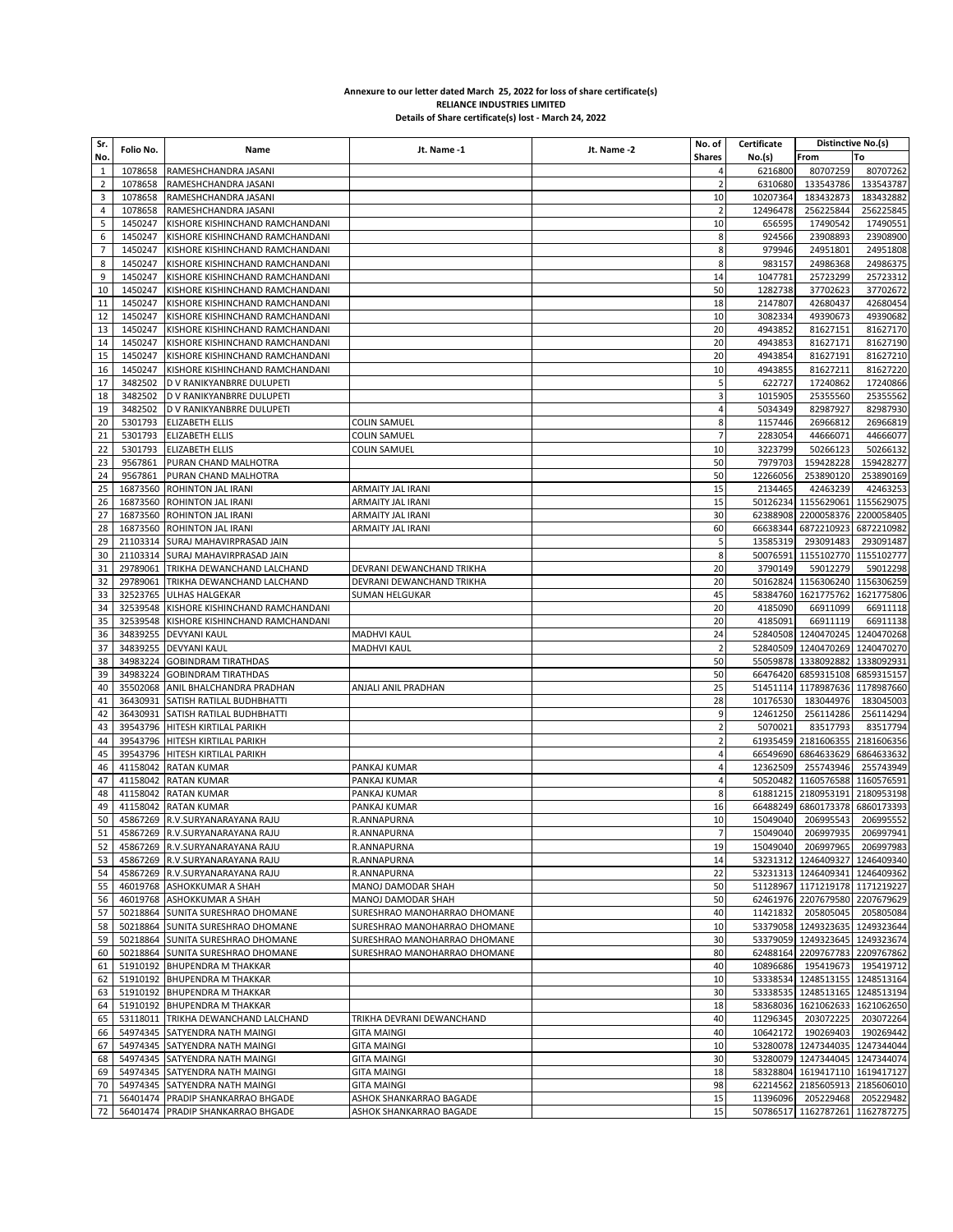## **Annexure to our letter dated March 25, 2022 for loss of share certificate(s) RELIANCE INDUSTRIES LIMITED Details of Share certificate(s) lost - March 24, 2022**

| Sr. | Folio No. | Name                              | Jt. Name -1             | Jt. Name -2               | No. of                  | Certificate | <b>Distinctive No.(s)</b>      |            |
|-----|-----------|-----------------------------------|-------------------------|---------------------------|-------------------------|-------------|--------------------------------|------------|
| No. |           |                                   |                         |                           | Shares                  | No.(s)      | From                           | To         |
| 73  |           | 56401474 PRADIP SHANKARRAO BHGADE | ASHOK SHANKARRAO BAGADE |                           | 30                      |             | 62472710 2208631037 2208631066 |            |
| 74  |           | 56401474 PRADIP SHANKARRAO BHGADE | ASHOK SHANKARRAO BAGADE |                           | 60                      | 66729445    | 6882146799 6882146858          |            |
| 75  |           | 83572426 PRAVIN SHANKAR JOSHI     | SNEHAL PRAVIN JOSHI     |                           | 18                      |             | 57421908 1591589694            | 1591589711 |
| 76  | 84322857  | <b>CHANDRAKANT M DAVE</b>         | <b>TARAMATI C DAVE</b>  | SANJAY C DAVE             | 11                      | 59561939    | 66814768                       | 66814778   |
| 77  | 84322857  | <b>CHANDRAKANT M DAVE</b>         | TARAMATI C DAVE         | SANJAY C DAVE             | $\overline{2}$          | 59561939    | 146080328                      | 146080329  |
| 78  | 84322857  | <b>CHANDRAKANT M DAVE</b>         | TARAMATI C DAVE         | SANJAY C DAVE             | 12                      | 59561939    | 186907287                      | 186907298  |
| 79  | 84322857  | <b>CHANDRAKANT M DAVE</b>         | TARAMATI C DAVE         | SANJAY C DAVE             | 15                      | 59561939    | 259023582                      | 259023596  |
| 80  | 84322857  | <b>CHANDRAKANT M DAVE</b>         | TARAMATI C DAVE         | SANJAY C DAVE             | 5                       | 59561940    | 146080330                      | 146080334  |
| 81  | 84322857  | <b>CHANDRAKANT M DAVE</b>         | TARAMATI C DAVE         | SANJAY C DAVE             | 10                      | 59561940    | 1155349250                     | 1155349259 |
| 82  | 84322857  | <b>CHANDRAKANT M DAVE</b>         | <b>TARAMATI C DAVE</b>  | SANJAY C DAVE             | 15                      | 59561940    | 1338828854                     | 1338828868 |
| 83  | 84322857  | <b>CHANDRAKANT M DAVE</b>         | TARAMATI C DAVE         | SANJAY C DAVE             | 20                      |             | 59561940 1339333821            | 1339333840 |
| 84  | 84322857  | <b>CHANDRAKANT M DAVE</b>         | TARAMATI C DAVE         | SANJAY C DAVE             | 20                      | 59561941    | 66814739                       | 66814758   |
| 85  | 84322857  | <b>CHANDRAKANT M DAVE</b>         | <b>TARAMATI C DAVE</b>  | SANJAY C DAVE             | 9                       | 59561941    | 66814759                       | 66814767   |
| 86  | 84322857  | <b>CHANDRAKANT M DAVE</b>         | TARAMATI C DAVE         | SANJAY C DAVE             | 11                      | 59561941    | 146080335                      | 146080345  |
| 87  | 84322857  | <b>CHANDRAKANT M DAVE</b>         | <b>TARAMATI C DAVE</b>  | <b>SANJAY C DAVE</b>      | 10                      | 59561941    | 330044094                      | 330044103  |
| 88  | 84322857  | <b>CHANDRAKANT M DAVE</b>         | TARAMATI C DAVE         | SANJAY C DAVE             | 50                      | 59561942    | 1339333771                     | 1339333820 |
| 89  |           | 84614530 CHANDRAKANT M DAVE       | <b>TARAMATI C DAVE</b>  |                           | $\overline{\mathbf{c}}$ | 59607642    | 2233703410 2233703411          |            |
| 90  |           | 84614530 CHANDRAKANT M DAVE       | TARAMATI C DAVE         |                           | $\overline{2}$          | 66683615    | 6877764647 6877764648          |            |
| 91  |           | 104554485 LISSY THOMSON           | <b>THOMSON GEORGE</b>   |                           | 9                       |             | 57886206 1605482067 1605482075 |            |
| 92  |           | 104554485 LISSY THOMSON           | THOMSON GEORGE          |                           | 9                       |             | 62156042 2184203535 2184203543 |            |
| 93  |           | 110196388 SH KARAM CHAND          |                         |                           | 18                      |             | 66451980 6857485857 6857485874 |            |
| 94  |           | 114348786 TARAMATI DAVE           | SANJAY CHANDRAKANT DAVE | CHANDRAKANT MOHANLAL DAVE | 63                      | 57382407    | 1590340981 1590341043          |            |
| 95  |           | 114348786 TARAMATI DAVE           | SANJAY CHANDRAKANT DAVE | CHANDRAKANT MOHANLAL DAVE | 63                      | 62432860    | 2205094069                     | 2205094131 |
|     |           |                                   | <b>TOTAL</b>            |                           | 1997                    |             |                                |            |